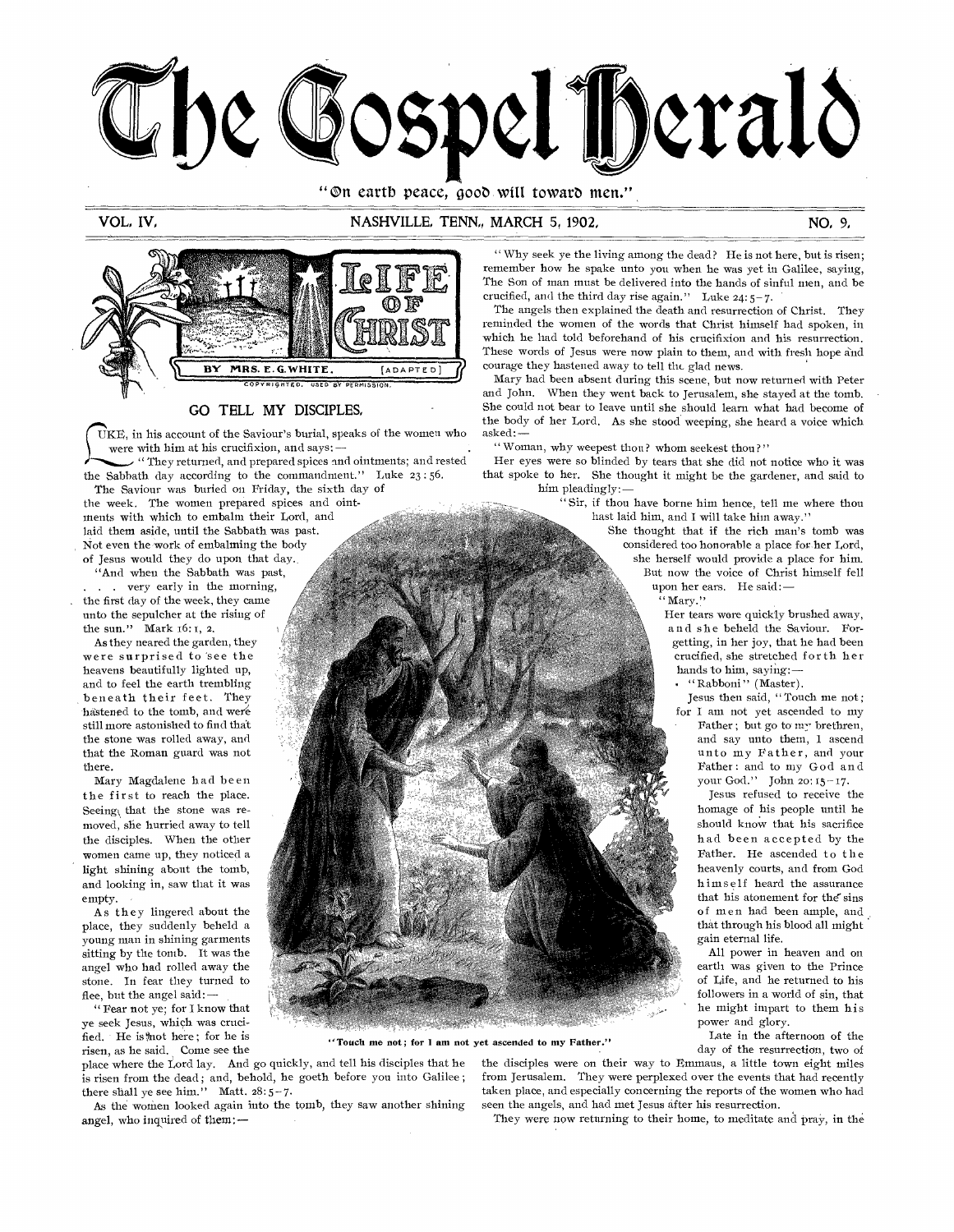hope of gaining some light in regard to those matters which were so dark to them.

As they journeyed, a stranger came up and went with them ; but they were so busy with their conversation that they hardly noticed his presence.

These strong men were so burdened with grief that they wept as they traveled along. Christ's pitying heart of love saw their sorrow, and strove to comfort them. Disguised as a stranger, he began to talk with them. But their eyes were holden, that they should not know him. And he said to them:—

" What manner of communications are these that ye have one to another, as ye walk, and are sad?"

One of them, whose name was Cleopas, answered: -

"Art thou only a stranger in Jerusalem, and hast not known the things which are come to pass there in these days?"

He said unto them, " What things?" And they said, " Concerning Jesus of Nazareth, which was a prophet mighty in deed and word before God and all the people." Luke

 $24:16 - 19.$ 

They then told what had taken place, and repeated the report brought by the women who had been at the tomb early that same morning. Then he said:—

" 0 fools, and slow of heart to believe all that the prophets have spoken! ought not Christ to have suffered these things, and to enter into his glory? And beginning at Moses and all the prophets, he expounded unto them in all the Scriptures the things concerning himself." Luke 24:25-27.

The disciples were silent from amazement and delight. They did not venture to ask the stranger who he was. They listened eagerly as he explained to them Christ's mission.

Had the Saviour first made himself known to the disciples, they would have been satisfied. In the fullness of their joy they would have desired nothing more. But it was necessary for them to understand how his mission had been foretold by all the types and prophecies of the Old Testament. Upon these their faith must be established. Christ performed no miracle to convince them, but it was his first work to explain the Scriptures. They had looked upon his death as the destruction of all their hopes. Now he showed from the prophets that this was the very strongest evidence for their faith.

In teaching these disciples, Christ

showed the importance of the Old Testament as a witness to his mission. Many now reject the Old Testament, claiming that it is no longer of any use. But such is not Christ's teaching. So highly did he value it that at one time he said, " If they hear not Moses and the prophets, neither will they be persuaded, though one rose from the dead." Luke 16:31.

As the sun was setting, the disciples reached their home. Jesus " made as though he would have gone further." But the disciples could not bear to part from one who had brought them such joy and hope. So they said to him, "Abide with us ; for it is toward evening, and the day is far spent. And he went in to tarry with them." Luke 24: 28, 29.

The simple evening meal was soon ready, and Christ took his place at the head of the table, as his custom was.

It was usually the duty of the head of the family to ask a blessing upon the food; but Christ placed his hands upon the bread and blessed it. And the eyes of the disciples were opened.

The act of blessing the food, the sound of the now familiar voice, the prints of the nails in his hands, all proclaimed him their beloved Master. For a moment they sat spellbound ; then they arose to fall at his feet

and worship him ; but he suddenly disappeared.

In their joy they forgot their hunger and weariness. They left the meal untasted, and hastened back to Jerusalem with the precious message of a risen Saviour.

As they were relating these things to the disciples, Christ himself stood among them, and with hands uplifted in blessing, said: —

" Peace be unto you." Luke 24:36.

At first they were frightened; but when he had shown them the prints of the nails in his hands and feet,'and had eaten before them, they believed and were comforted. Faith and joy now took the place of unbelief, and with feelings which no words could express, they acknowledged their risen Saviour.

At this meeting, Thomas was not with them. When he came, he refused to believe the reports in regard to the resurrection. But after eight days Jesus appeared to the disciples when Thomas was present. On this occasion he again showed in his hands and feet the marks of the crucifixion. Thomas was at once convinced, and cried, "My Lord and my God." John 20 : 28.

> In the upper chamber, Christ again explained the Scriptures concerning himself. Then he told his disciples that repentance and forgiveness of sins should be preached in his name among all nations, beginning at Jerusalem.

> Before his ascension to heaven, he said to them, " Ye shall receive power, after that the Holy Ghost is come upon you ; and ye shall be witnesses unto me both in Jerusalem, and in all Judea, and in Samaria, and unto the uttermost part of the earth." "And, lo, I am with you alway, even unto the end of the world." Acts 1:8; Matt. 28: 20.

You have been witnesses, he said, of my life of self-sacrifice in behalf of the world. You have seen that all who come to me, confessing their sins, I freely receive. All who will, may be reconciled to God, and have everlasting life.

To you, my disciples, I commit this message of mercy. It is to be given to all nations, tongues, and peoples. Go to the farthest part of the habitable globe ; but know that my presence will be there. Labor in faith and confidence; for the time will never come when I shall forsake you.

The Saviour's commission to the disciples included all the believers. It includes all believers in Christ to the end of time. All who receive the life of Christ are to work for the salvation of their fellow-men.

Not all can preach to congregations ; but all can minister to individuals. Those minister who receive the suffering, who help the needy, who comfort the sorrowing, and who tell the sinner of Christ's pardoning love. These are Christ's witnesses.

**t?** 

To be glad of life, because it gives you the chance to love and to work and to play and to look up at the stars ; to be satisfied with your possessions, but not contented with yourself until you have made the best of them ; to despise nothing in the world except falsehood and meanness, and to fear nothing except cowardice ; to be governed by your admirations rather than by your disgusts ; to covet nothing that is, your neighbor's except his kindness of heart and gentleness of manners ; to think seldom of your enemies, often of your friends, and every day of Christ, and to spend as much time as you can, with body and with spirit, in God's out of doors—these are little guideposts on the footpath to peace. *—Henry Van Dyke.* 

" TURN us again, 0 Lord God of hosts, cause thy face to shine ; and we shall be saved," Ps. So; t9.



**"Abide with Us."**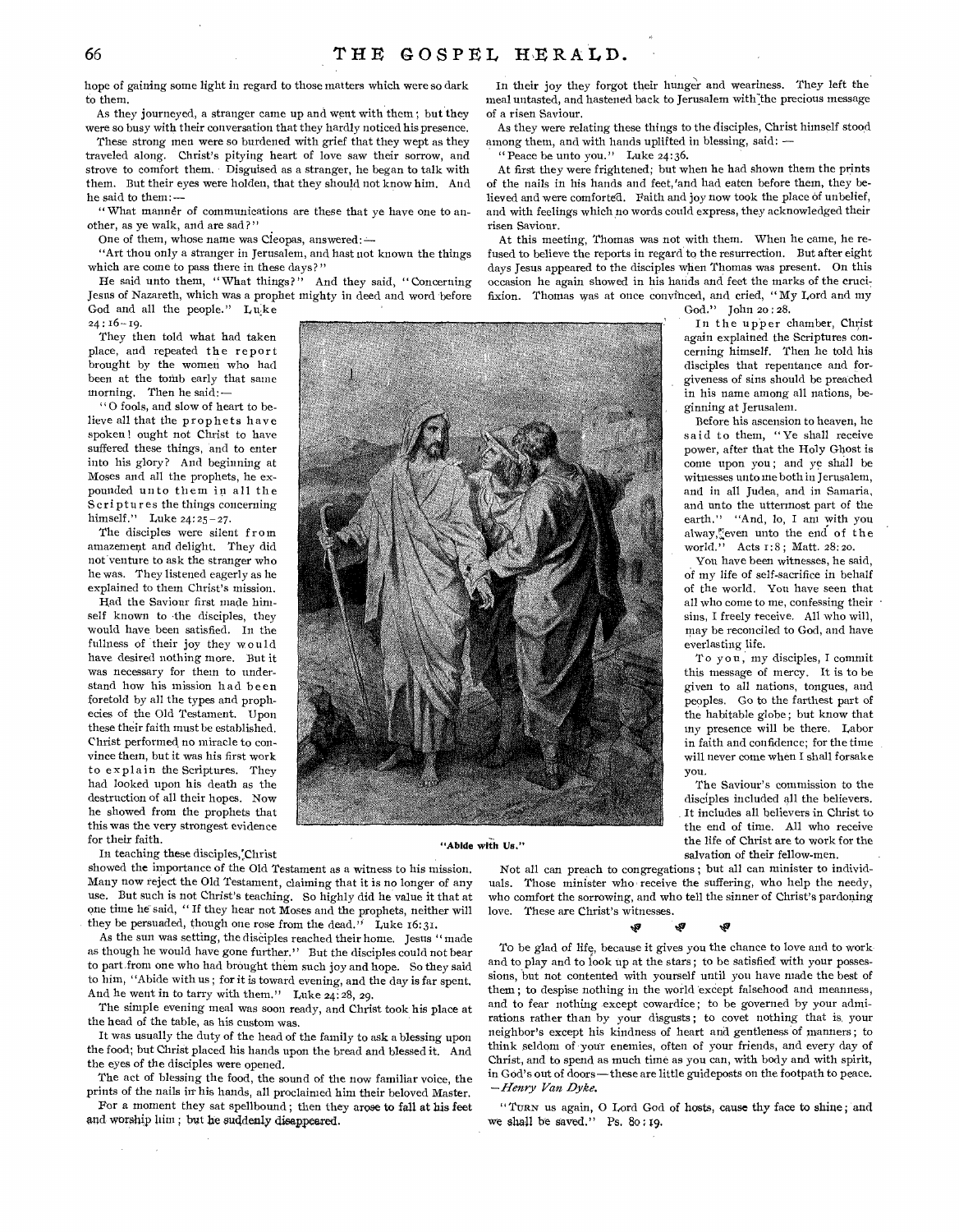# CHRISTIAN CONVERSATION,

**FROM** the law, recorded in Leviticus, "Ye shall not . . . . lie one to another," shall not . . . lie one to another," to the statement in Revelation that " without " the heavenly city are " whosoever loveth and maketh a lie," the Bible instructions in regard to speaking the truth are very plain.

At first thought we may each of us say, " I never tell a lie." Are you sure of this? I do not mean are we always precisely correct in our statements, although I fail to see why it is not as easy to say, " I paid forty-nine cents" for an article, if that was the price, as to call the, amount fifty cents. The habit of looseness in conversation certainly has a tendency toward untruth, and, as I know by experience, makes one fear to depend upon such a person's word when exactness is important.

unless there *is a* reasonable assurance that you will do so, would it not be well to modify the promise with "I think," or "I will try"? Is not a broken promise a lie?-Mary Elizabeth *Sweelser,* 

## *di II*  THE WORD OF POWER.

**T** O speak this word of power it is necessary that there shall be two elements in the life : fellowship with God, and sympathy with man. These two must go together. Some seek to cultivate the first only, and withdraw from the world. But the world follows them into their retreat, and makes their life a failure ;

and because they have withdrawn from their fellows, they make the world no better. Some would cultivate the latter alone. That is impossible, for sympathy with man can come only from fellowship with God.



If we are habitually truthful, perhaps we are most severely tried when tempted to tell what is called a "polite lie." If we are not in any sense "glad to see" a caller, why say so, and tell a lie? Why not greet our guest with a cordial " How do you do?" or "Good afternoon "? When it would be very unpleasant to dissent from the opinion of those with whom we are conversing, possibly we can be silent, or, if a remark is imperative, usually there will be some point of agreement upon which we can speak. But if it is impossible to evade a reply to a direct question, and the temptation is strong to tell an untruth, can we not courteously refuse to give the answer which we think the questioner should not insist upon receiving? Surely it is preferable to displease, if necessary, our interrogator than to be guilty of what would be " an abomination to the Lord."

Some time since I heard one mother in the street threaten her child with an evil I knew would not come, and another mother in a car try to quiet her restless little daughter by telling her she should go back and leave her at home if she were not still, which I am sure she had not the slightest intention of doing. How soon those little ones will begin to distrust the mother, and also to use deceit to accomplish their own ends ! We can not be too careful, in our intercourse with children, to speak the truth.

Then, many persons are very ready to make a promise, but how often these same persons do not fulfill their agreement ! The excuse may be, " I fully intended to keep my word," but

Fellowship with God is "just looking up." It is not necessary to gather into churches. From the din of business, from the rush of the strife of life, from the pain and weariness that too often are the part of life, we may look up, and heaven is always accessible to us. The best work has been done by the men who have habitually looked up for direction. The great men have been those whose correspondence with God has been unbroken. And it is so easy. Heaven is near us, and its gifts are so freely bestowed. We plod on through life with weary feet because we will not look up and see the provision God has so abundantly made for our help.

Sympathy with man is necessary. How do you value a man ? As so much flesh and blood, as something that may contribute to your profit or to your pleasure? What is the man to you, with whom you brush shoulders in the street? Is he anything to you? Is he not one of those for whom Christ died and for whom he lives to-day ?

Now what are you going to do about all this? I want results. I do not want you to go away and discuss the sermon and stop with that. What are you going to do about this truth of which we have been talking? Will you not try it? I want you to try *it.—Professor Iveroch, D. D., Aberdeen, Scotland.* 

# **ti7 '42**

### FOR THE ASKING,

EARTH gets its price for what earth gives us: The beggar is taxed for a corner to die in,

The priest hath his fee who comes and shrives us, We bargain for the graves we lie in;

At the devil's booth are all things sold, Each ounce of dross costs its ounce of gold;

For a cap and bell our lives we pay,

Bubbles we buy with a whole soul's tasking; 'Tis heaven alone that is given away,

'Tis only God may be had for the asking. *—Lowell.* 

## COUNTING HER MERCIES,

FEW years since, a mechanic living in the tenement district where I was visiting the poor, met me, and requested me to call and see a sick woman at his house. The woman had recently moved into this district, expecting to support herself by working at whatever she could get to do; but her health having failed, she had disposed of one thing after another, until there was literally nothing left in the bare room but the poor old bed upon which she lay, helpless with a terrible disease.

She was a woman past middle life, her face wan and thin from hunger, and marred with pain and suffering. Even as I entered the room, she was moaning with her agony, but I noticed that she held her left hand above the bed, while with the other she counted her fingers, as if fixing something in her memory. To my question, she replied that she was counting her mercies.

"I was just thinking," she said, while a faint smile broke over the wrinkled face, " of the many things that I have to be thankful for. 0, the Lord is so good to me, and I so unworthy." I could not at that moment speak of her destitute circumstances and the relief that I hoped to bring, but asked instead that she tell me of her mercies.

Holding up the withered fingers, she began with God's wondrous love for her, the bright sunshine and blue sky that she was permitted to look upon. Then she named in succession the privilege of shelter, of a bed to lie on, the possession of her faculties, enabling her to see and hear and know of his great goodness. Thus she told me of her mercies, and of her faith in the promise that the Lord would provide for her, while her face became radiant with thankfulness and joy that she could not express. " 0, " she said, " God is too good to an old woman like me that never did anything for him."

My eyes were full of tears, and I left the room wondering at the faith of this lonely old woman, without friends to say one word of sympathy, without money to buy even a loaf of bread,



An Eastern Tomb.

without the least of the things that make life dear to the average man and woman; and yet she could lie there on her bed of rags and count the mercies that God had bestowed upon her, until the ten fingers of her hand were all told.

What a lesson for the discontented and unhappy; for there can be no life without some bright spots; and I have thought if we would but learn to "count our mercies," instead of grieving for that we have not, how much better our lives could be.—Sel.



" THE man who imitates is a counterfeit,"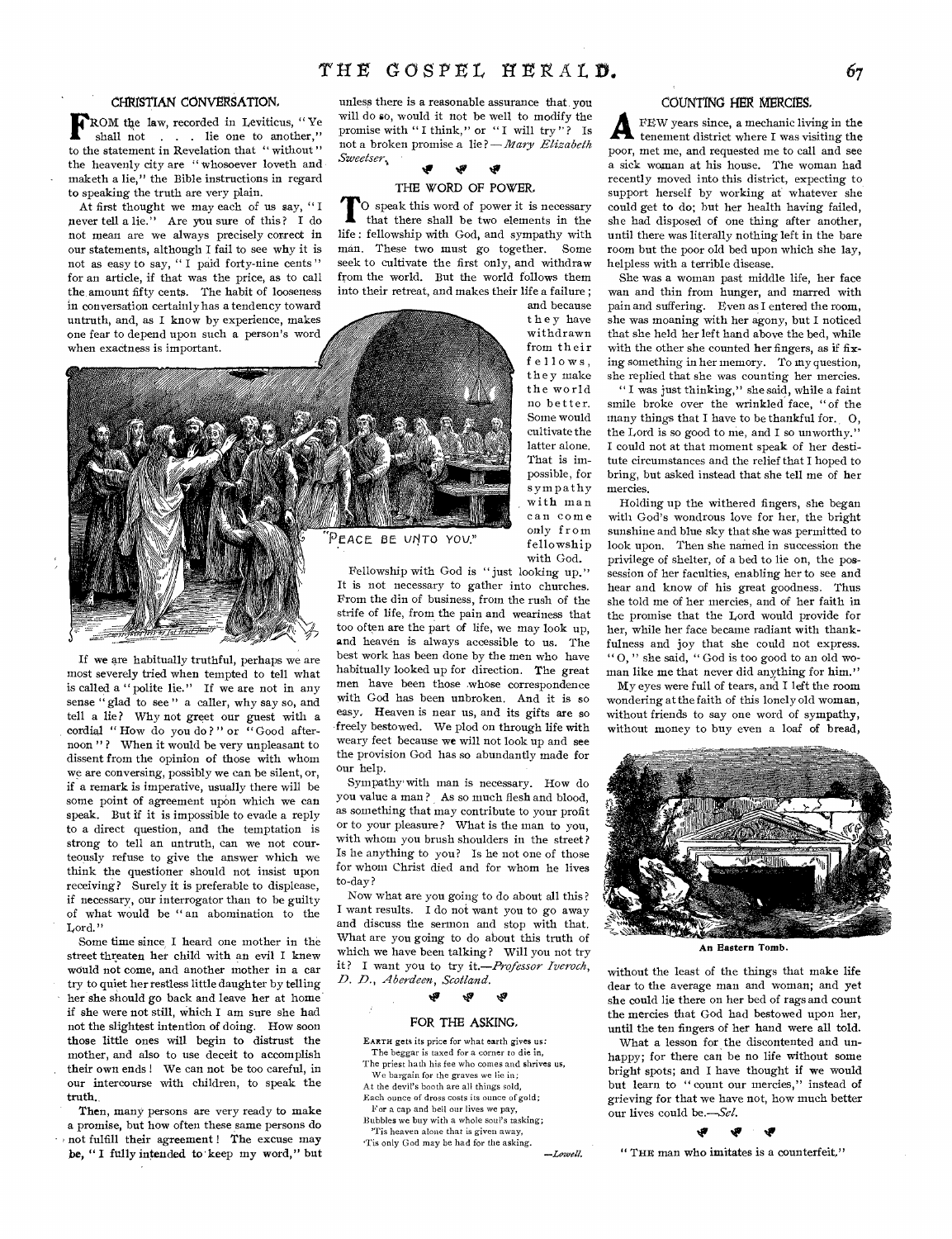

**SOUTHERN PUBLISHING ASSOCIATION.** 

NASHVILLE, TENN., MARCH 5, 1902. EDITOR,  $\qquad \qquad \qquad \qquad$  C. P. BOLLMAN.

## REPENTANCE.

**REPENTANCE** is turning away from the thing repented of. thing repented of.

To repent of sin is to turn away from sin. To turn from sin is not to stop doing this or that sinful thing merely, but to turn away from it in heart.

After the children of Israel were delivered from bondage, some of them turned back in their hearts into Egypt. Their affections, their desires, were in Egypt, though their bodies were in the camp before Mount Sinai.

This is just the way in which some people repent of sin; they merely stop doing this, that, or something else that is sinful, but all the while cherish the evil thing in their hearts. This is not repentance that needeth not to be repented of. Neither is that true repentance which comes from fear of consequences. Of Esau, it is recorded that " he found no place for repentance, though he sought it carefully with tears." He was sorry, but he did not sorrow " after a godly sort." His sorrow was for what he had lost, not that he had sinned against God.

Again, the apostle tells us that it is the goodness of God that leads us to repentance. Seeing our sins in contrast with God's goodness fills us with loathing for sin, and from the very depths of our hearts we turn away, not from one, sin, but from all sin.

This is not to say that one who has truly turned away from sin may not be again betrayed into it by the enemy of all righteousness; but it is to say that one who truly repents will hate sin instead of loving it and longing for it.

Instead of desiring to indulge sinful lusts and passions, the true penitent **will** long for righteousness. The language of his **soul** will be, "As the hart panteth after the water brooks, so panteth my soul after thee, O God;" and to him **will** come the realization of the promise: " Blessed are they that hunger and thirst after righteousness, for they shall be filled."

#### **qv**  ₩

# **WHAT** IS FAITH

F AITH is confidence. It is believing and trusting God just as the child believes and trusts the mother who has never deceived him. This is what the Saviour meant when he said, " Except ye be converted, and become as little children, ye shall not enter into the kingdom of heaven." Matt. 18:3.

Faith not only believes, but it obeys. Says the apostle James : " Thou believest that there is one God ; thou doest well : the devils also believe, and tremble. But **wilt thou** know, 0 vain man, that faith without works is dead?" James 2 : 19, 20.

As faith not only believes but obeys, so it not only accepts as true what God says, but it thanks him because it is true. When Abraham believed God and **it was counted unto him for righteousness, he not only believed God's promise to him, but he was in perfect harmony with**  **all** that God purposed concerning him ; " and he was called the friend of God."

Faith is agreement ; that is, it unites God and the believer in one purpose. The man who has faith in God wants only that which he believes God wants him to have. The Lord's will is his will, so far as he knows it. Of course the Lord can use such a man, and can work for him and through him just as he **did for** Abraham. The Lord desires only our highest good, and faith says, " Though he slay me, yet will I trust in him."  $\mathbf{R}$ 

The apostle Paul has said that "faith is the assurance of things hoped for, the proving of things not seen." Heb. II ;I, R. V. In other words, faith feels so sure of the truth of what the Lord says that he who has it puts himself right in line with it, and thus proves **the**  promise.

We prove God by obeying him. The blind man who went to the pool and washed when bidden by the Saviour to do so, illustrates this. That man was sure his sight would be restored, and feeling this assurance, he proved the Lord by obeying ; and as the reward of obedience, he received his sight.

To live thus, believing and obeying, feeling sure of the truth of God's word and proving him, is to have a daily, living Christian experience. Anything short of this is to be under condemnation as were those to whom the Saviour said : " Why call ye me, Lord, Lord, and do not the things which I say?"

" Blessed are they that do his commandments, that they may have right to the tree of life, and may enter in through the gates into the city." Rev. 22 : 14.

#### P **tr V**

### **" A MAN OF LIKE PASSIONS:"**

HE twentieth chapter of Genesis gives us one of those views of Abraham which reveal him to us as " a man of like passions " with ourselves.

The patriarch sojourned in' Gerar. Fearing that evil might come to bim on account of his wife, he practiced the same deception he had years before practiced in Egypt, and represented his wife to be his sister.

Again, as in Egypt, the Lord interposed, and saved Abraham from reaping **the** natural fruit of his folly. But what must have been Abraham's feelings as he listened to Abimelech's well-put rebuke, " Thou hast done deeds unto me that ought not to be done." How often it is that poor sinful men misrepresent the Lord they profess to serve.

But notwithstanding this unlovely trait in Abraham's character, a certain lack of moral and physical courage, he believed God ; therefore the Lord could use him to the accomplishment of his great purpose ; and these things are recorded of him that we may see him as a man of like passions, like weaknesses, like failings, with ourselves.

It is to this truth the apostle refers when he says of the Saviour :—

" Forasmuch then as the children are partakers of flesh and blood, he also himself likewise took part of the same ; that through death he might destroy him that had the power of death, **that is the** devil ; and deliver them **who through fear of death were all their lifetime subject to bondage. For verily he took not on him the nature of angels; but he took on him** 

the seed of Abraham. Wherefore in all things it **behoved him to be made like unto his brethren, that he might be a merciful and faithful high priest in things pertaining to God, to make reconciliation for the sins of the people. For in that he himself hath suffered being tempted, he is able to succour them that are tempted." Heb.** 2 :14-18.

**Under the Levitical law, if through misfortune a man became a bondman, the one that**  was nearest of kin, if able, was to **redeem him.** 

**Christ is our nearest of kin, and is both able and willing to redeem us from the bondage of sin. He became what we are that we might become what he is. He took our human nature that he might give us his** divine nature, for is **it**  not written of him : " Whereby are given unto us exceeding great and precious promises ; that by these ye might be partakers of the divine nature, having escaped the corruption that is in the world through lust "?  $2$  Peter  $1:4$ .

All this truth and more is bound up **in the fact that Abraham was at one and** the same **time " a man of like passions " with us, " the friend of God," and " the father of the faithful."** 

### **iv %Iv 'p**

### **IT SPEAKS TO EVERY** MAN,

**N** OW we know," says **the apostle, "that what things soever the law saith, it saith to them who are under the law : that every mouth may be stopped, and all the world may become guilty before God." Rom. 3 : 19.** 

The Revised Version says, **" That every mouth may be stopped, and all the world may be brought under judgment of God." " Where no law is, there is no transgression." Rom. 4 :15. Only those who are subject to a law can be condemned by that law. It follows, there**fore, that since both Jews and Gentiles are **guilty** before God, both are alike subject to his **law.** 

**How often do we hear people excuse themselves for a certain course or for doing certain things simply because** they **make no profession of religion. There are many who seem to think that until they acknowledge the obligation of the divine law they are not in duty bound to regard its claims. This is a most serious error, for the law speaks to all men, and as a result every mouth is stopped, and all the world is " guilty before God."** 

**The idea that the law, the Decalogue, was only for the Jews, and that there is another law for the Gentiles, is almost sure to lead to mistaken ideas of the nature of sin. " Sin is the transgression of the law," says the apostle. John 3 4. The reference in this text is not to the ritual law of the Jews, but to the moral law, the law referred to by our Saviour when he said to the lawyer, " What is written in the law? how readest thou?" Luke 10 : 26.** 

**This matter is made plain in Matt. 19 : 16-19. Here, as elsewhere in the Scriptures, the law of ten commandments is appealed to as the great moral standard. It is the transgression of this law which is sin ; it is this law which speaks to all men, stopping every mouth and showing all the world to be guilty before God.** 

**It will be said, however, that no man can keep this law. Very true ; but Jesus Christ kept it when living on earth as a man,** for **he says, " I have kept my Father's** commandments." John 15 : io. And he did this that he might enable his people to do the same till the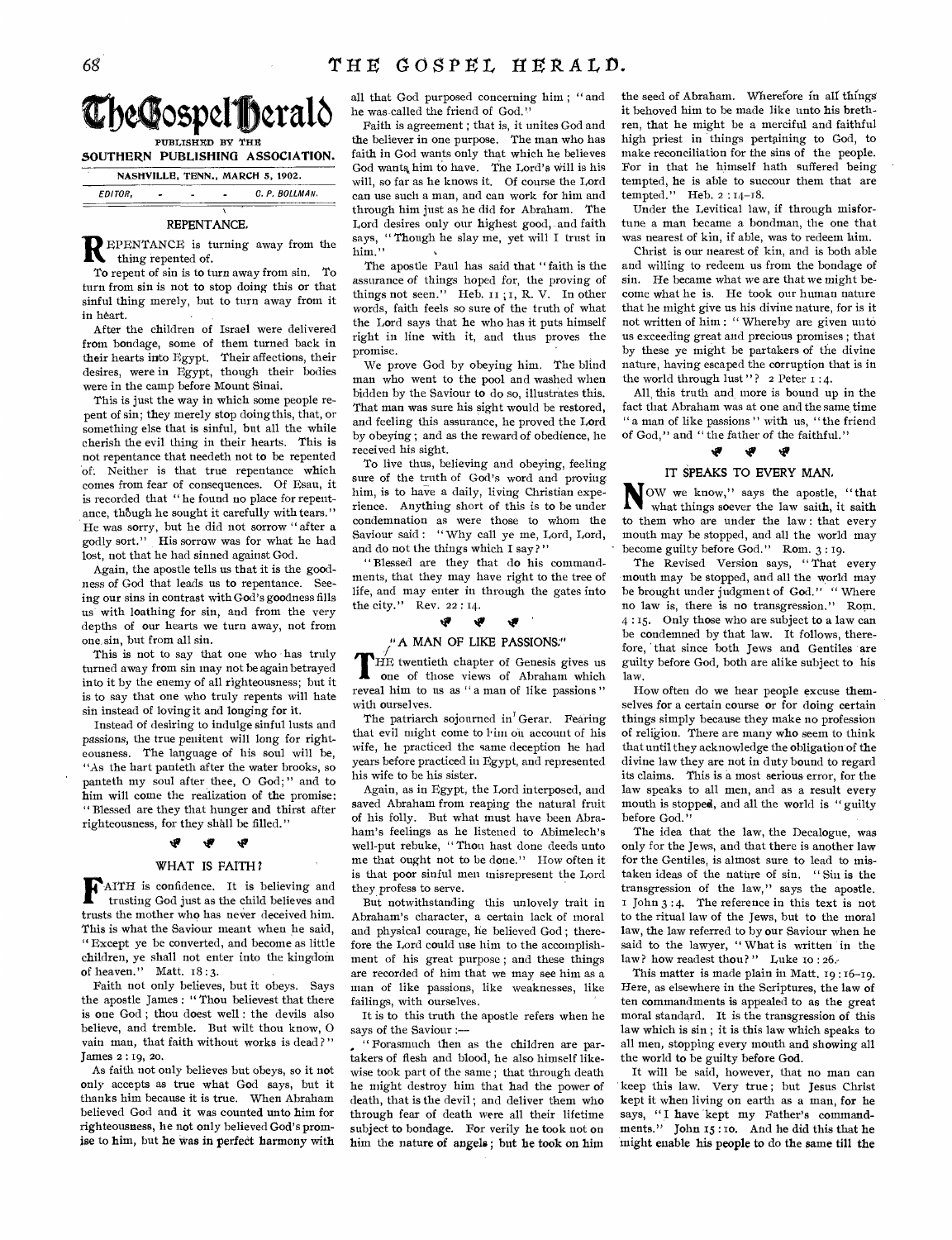**end of time. "For what the law could not do, in that it was weak through the flesh," says the apostle, " God, sending his Son in the likeness of sinful flesh, and for sin, condemned sin in the flesh ; that the righteousness of the law might be fulfilled in us, who walk not after the flesh, but after the Spirit." Rom. 8 : 3, 4.** 

 $\mathcal{L}$ 

**Christ " took not on him the nature of angels; but he took on him the seed of Abraham. Wherefore it behooved him to be made like unto his brethren, that he might be a merciful and faithful high priest in things pertaining to God." Heb. 2 :16, 17. And again we have this testimony : " We have not an high priest which can not be touched with the feeling of our infirmities ; but was in all points tempted like as we are." Heb. 4:15.** 

**Only in human flesh could** it **be demonstrated that sin could be overcome in human flesh ; but only by such a demonstration could sin be shown to be without excuse. This work Christ both undertook and accomplished. Overcoming sin in human flesh, he condemned sin in the flesh by showing that it exists without excuse, There is no adequate justification for sin anywhere in all the universe of God, for Jesus Christ has condemned it by overcoming it in its own stronghold—the human heart.** 

**And what Jesus Christ did in human flesh eighteen centuries ago he does now in every heart fully opened to him. He was called Jesus on earth because he saved his people from their sins. He is " the same yesterday, to-day, and**  forever."

### Ŵ ٩J

### **SOUL SURRENDER.**

**WHOSOEVER he be of you that forsaketh not all that he hath can not be my disciple."** 

**" Do you feel that it is too great a sacrifice to**  yield all to Christ?" Ask yourself the ques**tion, ' What has Christ given for me ? ' The Son of God gave all—life and love and suffering—for our fedemption, and can it be that we, the unworthy objects of so great love, will withhold our hearts from him? Can we look upon him whom our sins have pierced, and yet be willing to do despite to all his love and sacrifice ?** 

**" But what do we give when we give all ? A sin-polluted heart for** Jesus to **purify, to cleanse by his own blood, and to save by his matchless love."** 

**0, then,** let us **gladly surrender our all to him, that he may wash us in his blood, sanctify us by his life, comfort us by his presence, fill us with his power, and use us in his glorious service.** 

**Niv** 

**ONLY men and fallen angels resist the divine will. Outside of man, nature, animate and inanimate, obeys the Creator's voice. When God said, " Let the earth bring forth grass, the'herb yielding seed, and the fruit-tree yielding fruit," it was so, and it has been so ever since. The same word says, " Let this mind be in you, which was in Christ Jesus." Why is it not so, then, in every man ? Simply because every man is not** willing to **have it so in him. Reader, how is it** with **you ?** 

**Is your neighbor a Christian ?** If **not, do you know any reason why he is not?** 



# **THE ETHIOPIAN CONVERTED.**

**International S. S. Lesson for 'larch 16. GOLDEN TEXT : " With the heart man believeth** 

**unto righteousness ; and with the mouth confession is made unto salvation." Rom. 10 : 10. SCRIPTURE LESSON: ACTS 8 : 29 - 39.** 

**29 Then the Spirit said unto Philip, Go near, and join thy-**

**self to this chariot. <sup>3</sup>. And Philip ran thither to him, and heard him read the prophet Esaias, and said, Understandest thou what thou readest** 1

**3x And he said, How can I, except some man should guide me ? And he desired Philip that he would come up and sit with him.** 

**32 The place of the scripture which he read was this, He was led as a sheep to the slaughter; and like a lamb dumb before his shearer, so opened he not his mouth:** 

**33 In his humiliation his judgment was taken away: and who shall declare his generation ? for his life is taken• from the earth.** 

**34 And the eunuch answered Philip, and said, I pray thee, of whom speaketh the prophet this? of himself, or of some other man ?** 

**35 Then Philip opened his mouth, and began at the** *same*  **scripture, and preached unto him Jesus.** 

**36 And as they went on their way, they came unto a certain water: and the eunuch said, See, here is water; what doth hinder Inc to be baptized ?** 

**37 And Philip said, if thou believest with all thine heart, thou mayest. And he answered and said, I believe that Jesus Christ is the Son of God.** 

**38 And he commanded the chariot to stand still: and they**  went down both into the water, both Philip and the eunuch; **and he baptized him.** 

**39 And when they were come up out of the water, the Spirit of the Lord caught away Philip, that the eunuch saw him no more: and he went on his way rejoicing.** 

WE are sometimes **prone to query why it is that** one person **has so much** better **opportunity to** learn **the** gospel than another **person just** as good so **far** as we can see.

The **answer to** this question **would** seem to be given, **or at** least suggested, by this lesson. **Here** was a man seeking **after truth. The Lord knew** all **about** him, **and sb sent the** gospel **message** to him.

**There are** thousands and tens of thousands who **have no desire for truth.** God does not send **special** messengers to *them* as he did to **this Ethiopian eunuch. In Acts** tenth chapter **we have** a similar instance of the **Lord's** sending the gospel to a' man **who** was seeking light. **And** this he is sure to do in some way to every honest soul, for the divine promise is : "If any man willeth to do his will, he shall know of the **doctrine."** John 7: 17, R. V.

In the light of the New Testament it seems strange that any one should he troubled with the fifty-thifd of Isaiah, but we must remember that this man had probably never even heard of Jesus. True, he had been to Jerusalem, but doubtless thousands visited that **city,** even in those days, without hearing of the **Saviour.** The rabbis had rejected Jesus, and of course just as far as possible kept all knowledge of him from the people.

The providences of God often seem mysterious. Why did not **the Lord** send some one in Jerusalem to teach this Ethiopian about Jesus? Why let him start on his return journey, and then **send** Philip to him in the desert?

The divine reason we may **never** know. The **fact remains, however, that not** amid **the** magnificence **of the temple at Jerusalem, but on the**  lonely **road to Gaza did** Jesus **reveal** himself to the devout Ethiopian as the promised Saviour.

This lesson has an important bearing on the subject of baptism. There has been much **discussion** of the question. " Is water **baptism**  essential ?"

No such inquiry is likely to arise in the **mind**  of the devout believer. For such a one it is enough to **know** that Jesus **was** himself **baptized,**  and that he gave commission to **his ministers,**  saying : " Go ye into **all the** world, and **preach the** gospel to every creature. **He that believeth**  and is baptized shall be saved."

Verse 38 is **very explicit** as to the manner of the Ethiopian's baptism : "And they both went down into the water, both Philip and the **eunuch: and** he baptized him." Certainly only immersion **would** have made it necessary for **both** men to go " down into the water."

Having accepted the **Saviour** and obeyed his word, the eunuch went on his way rejoicing, and doubtless became at once a missionary to his own people. We have no reason to **think** that he abandoned statecraft for the ministry of the word of God, but that **he was soundly** converted we can not doubt, and every real convert to Christ labors to bring others to him also.

### Ŵ

**THE PARABLE OF THE GOOD SAMARITAN, Lesson for March 15.** 

**SCRIPTURE : Luke to :** 55-37,

THIS parable teaches a most important lesson, a lesson not merely of fact but of principle.

It is\_not only a fact that God requires us to **" do good** unto all men," but it is in accordance with the fundamental principle of godliness.

One must be right in order to do right. Doing is simply living, or being. To do right is to live right, and to live right is to do right.

The mere doing of a right act does not make the.doer of it right. Indeed the quality of the act is fixed by the character of the doer of it. " Whatsoever is not of faith is sin."

Love can not be circumscribed by division fences or streets **nor** even by national boundaries or broad **oceans.** The love that passes one man by because he is a stranger and ministers to another because he lives next door is only selfishness ; it serves, hoping for something in return, whether it be like service, the praise of men, or a money compensation.

The Lord wants us to see beyond our own little circle. He wants us to recognize in every man a brother ; yea, he wants us to realize that he died for the humblest man upon earth equally with the most exalted.

The Jews had no dealings with the **Samaritans.**  Probably the Jew whom this Samaritan helped in his extremity **would not** have deigned to have so much as exchanged salutations with a Samaritan. But this mattered not to the **Samaritan.** He saw a fellow man in need, and **went**  to his relief. And Jesus has given the Samaritan to us as an example in this **respect.** 

The neighbor we are to love is whoever needs our **aid.** The command, " **Thou** shalt love thy neighbor as thyself," places all men **under** bonds to all other men. The apostle Paul recognized this truth when he said, " I am debtor **both** to the Greeks, and to the Barbarians ; both to the wise, and to the unwise." **And the** apostle was under **no more obligation to** his fellow men than is every one of us. The **Lord** has **made every man a debtor to** all **men.**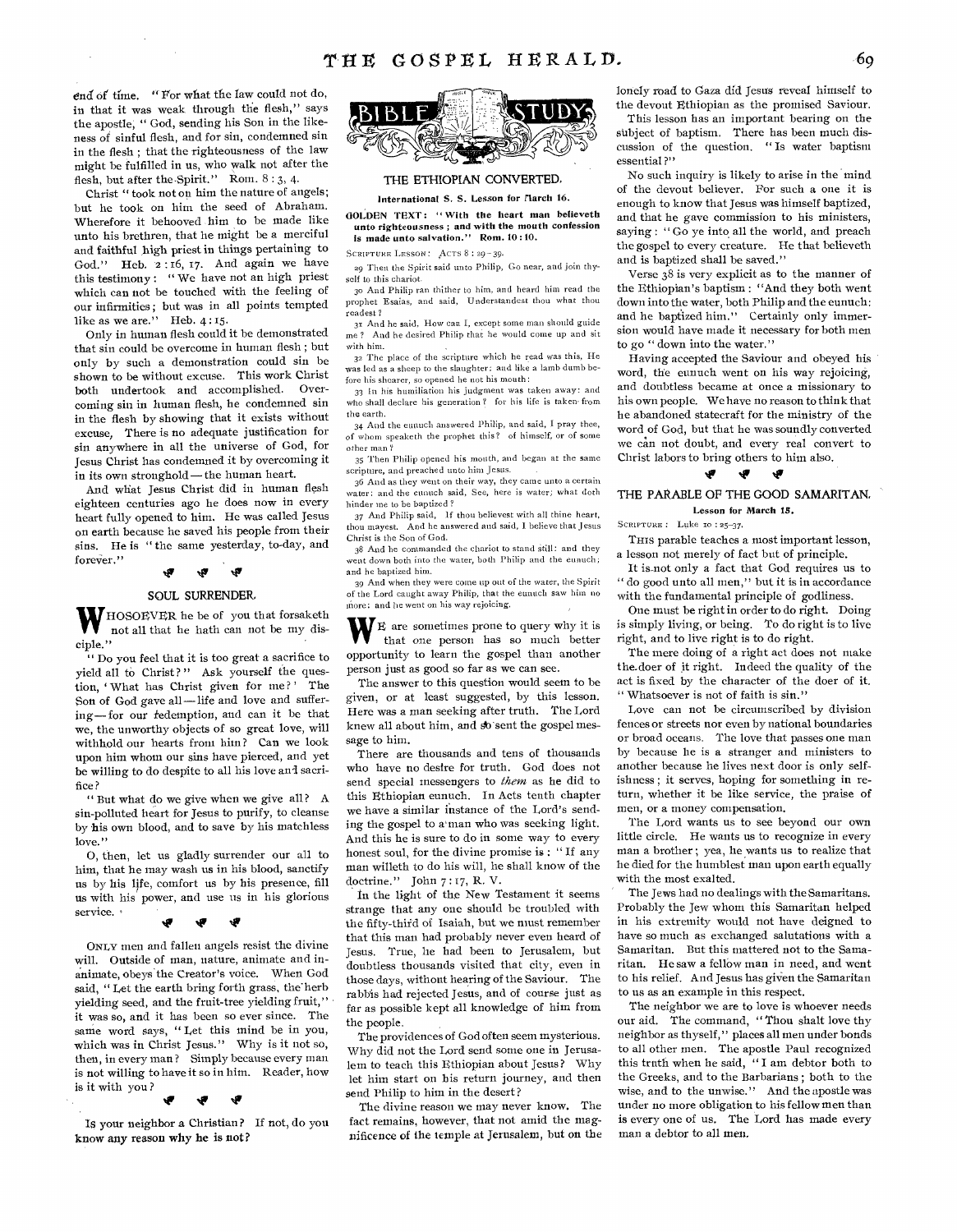

**T** HE question is often asked, What is a school of health ? It is a school in which is taught the care of the body : not only that we need food, air, water, and exercise, but just how to get these things so essential to health.

The health school is important because through lack of knowledge the world is sick, and it is the object of the health school to supply that knowledge.

How to secure a natural, healthful dietary, without the use of stimulating, irritating foods, and how to live in harmony with the laws of physiology, also how to prepare food, will be the subjects considered in this department.

The body has been called a harp of a thousand strings. When the harp is out of tune, the strings crossed, instead of harmony it will give only discord. Discord of any kind is unpleasant, and oftentimes even painful. Physical discord is found everywhere. Crime and sin of every sort are largely the result of lack of physical harmony.

Man would never have been reduced to his present physical condition had he obeyed nature's laws. To live in the lap of nature instead of in the "lap of luxury" is the crying need of the world to-day.

The principles of physical development and the hindrances to that development, including the clothing, are two elements in right living which are of vast importance. In dress the healthful and artistic can be so combined as to *give* an ideal beauty. When the body is properly clothed, correct breathing, standing, walking, and sitting are possible. These are the fundamental principles of physical culture.

CORRECT POSITION.

Let us promote health and beauty by bringing the body to a correct standing position : Lift the chest, keeping the crown of the head up and back, with the chin in. Now bring into use the lung cells, which have long wondered what they were made for, by taking deep, full inhalations, and do this many times a day.

TONICS. ,

The world is making a mad rush for tonics something to spur them up to greater energy, regardless of lack of strength. Drugs are resorted to, and the drug habit is formed ; the tissues of the body are broken down, and when, it is too late to repair the wrong, exhausted nature gives out, and we find that all apparent energy gained through stimulants must be paid for by a corresponding loss of vital energy, at an extravagant rate of interest.

NATURAL TONICS.

The Lord has provided natural tonics. what a blessed thought, " He knows our frame"!

Is there any drug that will bring brightness to the eye and a glow to the cheek like a cold morning bath followed by a brisk walk? This wide-awake condition thus induced in genuine. The circulation and digestion, and in fact all the vital energies, are aroused. The blood rushing through the veins carries away the

waste material, or in other words, poisons are eliminated and the benefit is substantial.

HOW To GET WELL.

Pain is the finger of God, a danger signal, telling us that some natural law has been violated. In the lessons that are to follow we shall study the wonderful power of water and its proper application, not only in the relief of pain, but in the removal of its cause. We shall Also try to learn not only how to get well, but how to keep well.

The laws of personal, hygiene are important; and as we begin to live these laws, the spiritual eyes as well as the physical are opened, and a new, keen appreciation of the meaning of life comes to us.

When we realize that nature's laws are God's laws, that the violation of these laws is transgression, and that the body is the temple of God, then we can realize the duty we owe to God in caring for that body.

# Is

# **CO-OPERATION,**

By MRS. MINA R. HAYWARD. **PERHAPS** because of my inability to appreciate immaterial things, different adjectives ciate immaterial things, different adjectives and verbs as well as nouns are always associated with very distinct pictures. Hygiene always used to bring to my vision a tall, lean man ; now I see a plump, rosy, clean child in a bright room.

Co-operation, whenever I hear or speak the word thoughtfully, brings a series of pictures. One is my father and I planting corn. He dug the holes, I counted and dropped the kernels ; he covered them. We worked together, and together we enjoyed the work, and looked forward to the harvest. My work would have been useless without his, and it made me happy to believe mine was a necessity to his. I might have sat down in the corner of the fence and read a story book, looking up to greet my father whenever he came to that end of the rows ; 'I might have loved him and believed he was doing it just right, but would I have been co-operating ?

Another is a picture of my father and my uncle sawing wood together with a cross-cut saw. It *looked* so easy that one time I was allowed to try it, and I soon found that I usually pulled when I should have pushed, and pushed when I should have pulled; and from that I found that it required knowledge and skill.

Fathers forgive ignorance and lack of skill in the first efforts of their children; and sometimes only a smile at the end of the row is so full of "co" that the laborer forgets the weariness incident to the last part of the word (operation), and gathers strength from the smile for the next row.

" Ye are laborers together with God," is my co-operation text. I used to think this was addressed entirely to ministers, but one day I discovered that it included teachers, and I almost thought it meant them more than any

others. T But I have grown more generous since, and\*added physicians, then farmers, in fact, I would place the latter at the head of the list if I hadn't concluded that parents stood, or should stand there. The field broadens : we can not or would not fence it in ; but of this we are sure : in a deep, broad, full, rich sense this message comes to parents and teachers. " Ye parents are laborers together with God ;" " Ye teachers are laborers together with God." Each of the three is laboring with the same material.

In working together upon the same material two things must be clearly understood and agreed upon by those who are performing the work —the object to be attained and the method of procedure. If each has a different pattern in mind, neither will reach his ideal. If each follows a different method, there is sure to be a tangle and a waste of time, energy, and material. To waste our time and energy is useless, and to waste our material is criminal.

" Ye are laborers together with God," parents and teachers, in the development of this child — his physical health, his mental activities, his character, his ideals, his usefulness in the world. Together you are deciding his future as well as his present.

One workman does not take this child precious 'material —a given length of time, and work on a certain line only, as we have sometimes thought, and then lay down the tools, and hand him over to some one else and take up another line No, all these are working upon *all* of the child every hour. And sad indeed is the result when these three intimate workers are not acquainted, do not understand one another's ideals and methods.

Man is so finite ; at his best his wisdom is foolishness and his skill clumsy ; but the third member of this trio is infinite in wisdom and perfect in skill. His methods are not based upon theory or speculation, but upon the laws of the universe. And he says to his companion laborers, " If any of you lack wisdom, let him ask of God, who giveth to all men liberally, and upbraideth not."

It is an axiom that two given objects which are like a third given object, are like each other, hence it follows that if parent and teacher are both working in harmony with God's ideal and methods, they must be in perfect harmony with each other, God's dealings with his people, as recorded in sacred history, stand out before us as a mighty object lesson of his method, and I believe a careful, prayerful study of this will reveal to us every principle of government and education.

In union there is strength ; in united effort there is a wonderful gain, and in co-operation in God's work each co-operating party will be greatly enriched.

The educational world has made wonderful strides in its objects and methods during the last few years, and God has, I fully believe, more in store for us than we have yet dreamed.

Co-operation between teacher and parent means far more to me than excusing a child from certain *classes, giving* him a requested seat and seat mate, buying the stipulated kind and number of tablets and books, and admitting the justice of a certain given punishment. Of , course it generally includes all of these ; but perfect co-operation, as I understand it, necessitates perfect faith in one another and in God ;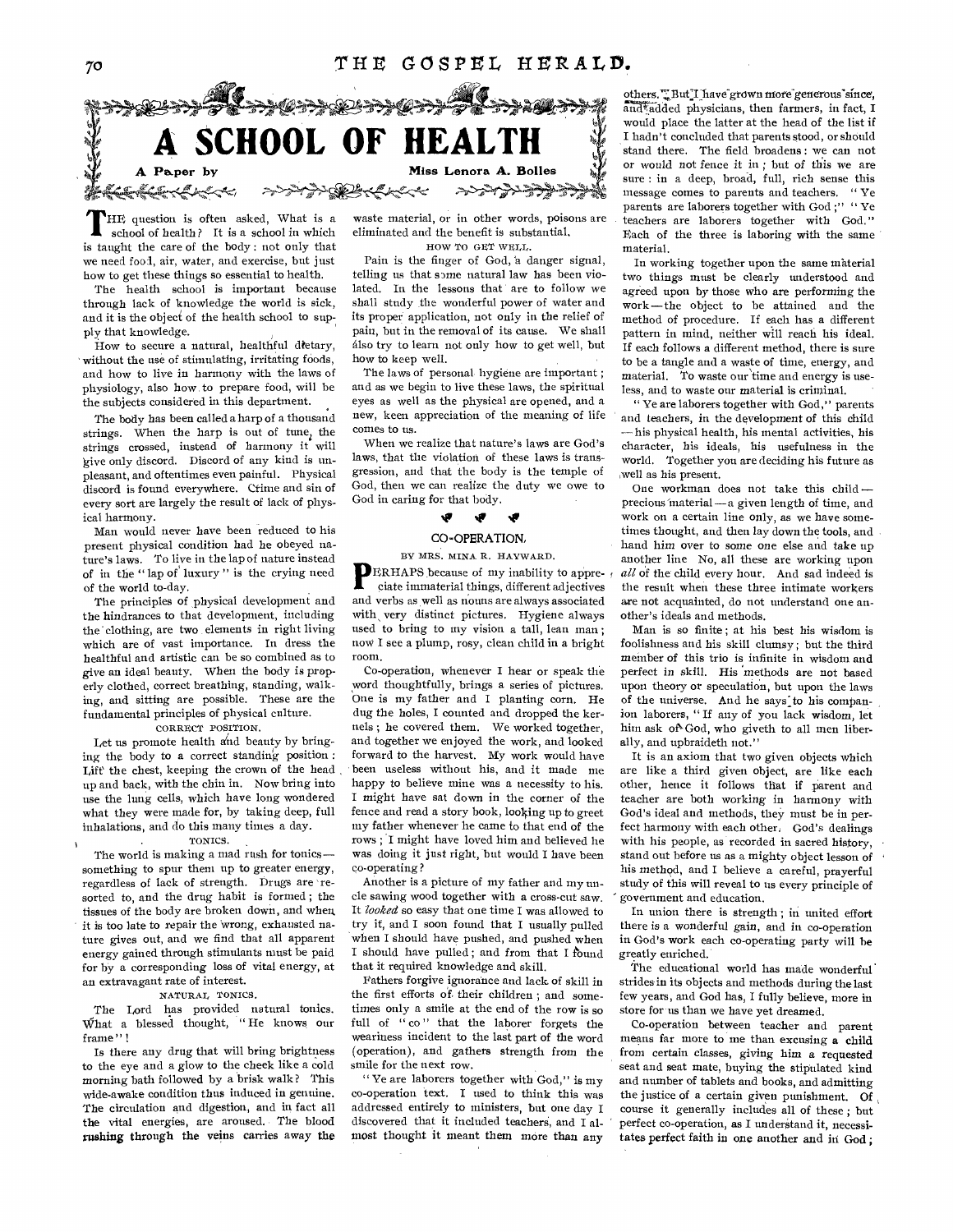a willingness, yes, an anxiety, to step together, and a determination to understand one another's object and method so perfectly that they shall be the same.

If my ideal for my child is a strong, active missionary, -ready to sacrifice his life on the altar of the world's needs, I could not cooperate with any teacher, no matter how much I loved and respected him, and no matter how many tablets and books I procured for the child or how willingly I admitted the justice of his punishment, whose ideal for my boy was a brave, patriotic, unflinching soldier boy or a successful, scheming business man, or whose ideal for my girl was a brilliant novelist or a charming society woman. Nor if I believed my whole child was being educated every day,— that his body, mind, and character were influenced for good or evil every time I sent him away from my care to the care of the teacher,— could I co-operate with a teacher who prided himself on rushing his classes through their books and closing with brilliant examinations, even if some fundamental principles had been learned only by rote and the term was closed only to be followed by a siege of nervous prostration.

While God teaches us each individually, yet he teaches us all through one another. One of my ideal teachers—the great Frcebel, of whom it is said, " He saw into the heart of childhood as never man saw before "— said, " I have discovered nothing. I only present to you what I have gleaned from the best mothers — from the real artist mothers;" and yet how many, how many little lives have been made bright by what he gave to the world, and how many a mother owes her hold upon her child to what she learned from this world's teacher.

We are laborers together with God, and because we are so dependent and interdependent there is no avenue to success but co-operation. I can hardly conceive of those individuals' enjoying as perfect co-operation as is their happy privilege except they hold frequent councils.

Parents and teachers need to counsel together and with God, to discuss together plans, methods, objects, and circumstances. This, however, need not be narrowed down to technicalities and individualisms, except in rare cases, and perhaps never.

As a teacher I have always felt that I worked to a disadvantage unless I had an opportunity to lay before the mothers my plan of work for the term, the goal I hoped to reach, and the route I had chosen. Their suggestions were often very valuable, and when the children came home, they knew how to interpret many things that otherwise would have been full of mystery, and perhaps the cause of some light remark. They were prepared to illustrate in the home life (just then, when it would count for so much) the same truth I was working to demonstrate in the school-room,

I must not go into details now, but whether we are parents or teachers, uncles, aunts or cousins, grandfathers and grandmothers, or only just *neighbors, we* need to *work* together for the education of every child within our reach.

If at first we can take hold of the big cross-cut saw of the educational question only as a willing little child, let us study, read, watch, and pray until we can push and pull in just the right measure and with the strength of a full-grown man,



# HOW TO BE HAPPY,

ARE you almost disgusted ' With life, little man? I will tell you a wonderful trick That will bring you contentment,

If anything can,— Do something for somebody quick.

Are you awfully tired With play, little girl? Weary, discouraged, and sick? I'll tell you the loveliest Game in the world —

Do something for somebody quick.

Though it rains like the rain Of the flood, little man, And the clouds are forbidding and thick, You can make the sun shine In your soul, little man — Do something for somebody quick.

Though the skies are like brass

ي

Overhead, little girl, And the walk like a well-heated brick. And your earthly affairs

In a terrible whirl, Do something for somebody quick. *—New Orleans Picayune.* 

#### Nri Ŵ

## THE NEW SCHOLAR.

WHEN Gracie got to Sunday school that afternoon, her teacher had not come yet. But the other girls were there, with their heads close together, talking busily. As soon as they saw Gracie, they told her what had happened.

" Do you see that dreadful-looking, ragged girl down by the door? " May began at once. " Well, what do you suppose Mr. Hart did ? He came here to us and asked us if we wouldn't let her be in our class. The idea!"

" What did you tell him?" asked Gracie.

" Lucy told him that our class had plenty of scholars, and we'd rather not. But I should think he'd know better. I should think he could see that we didn't suit together.'

Gracie looked at her little neighbors, with their nice starched frocks and smooth hair and clean faces, and then at the girl by the door; they did not suit well together, it was true. But Gracie's face was grave.

"I don't believe Mr. Hart can find any class<br>r her here," said Lucy. "She ought to go to for her here," said Lucy. another Sunday school."

" Oh, no!" cried Gracie. Then she stopped. But the others were all looking at her, and she had to go on. " You couldn't send anybody away from Sunday school, could you, any more than if it was heaven ? "

Not one of the other girls had any answer ready for this. And taking courage from their silence, Gracie answered:—

" Miss Barbara would n't like it, I know; nor God, either."

"I believe I'll go tell Mr. Hart we've changed our minds," said Lucy. "Shall I?". "Yes, do," said May.

And in about one minute more the strange little scholar was being welcomed into that class as if she were a princess royal.

As their teacher, Miss Barbara, came up the aisle, Mr. Hart stopped her and told her all about it. This was why, when Sunday school was all over, Miss Barbara called after the children, and kept them for just a moment under the shade of the big tree by the churchyard gate.

"Girls," she said, smiling down upon them, " I believe if Jesus Christ were to speak to my class this afternoon, he would say, 'I was a stranger, and ye took me in.' *"—Sally Campbell, in Mayflower.*  I/ kr ly

# PASSING ON HIS CHRISTMAS DINNER,

O N Christmas night an old-time newspaper writer stepped into a cheap restaurant in Park Row for a cup of hot coffee. As he took his seat at one of the small tables, a ragged little boy planted himself on the stool opposite. There was a wolfish glare in the boy's eyes as he fumbled a nickel and said:—

" A plate of beans."

I sipped my coffee and watched the boy ravenously devour the beans. Whispering to the waiter, I told him to bring a plate of corned beef, bread and butter, and a bowl of coffee for the boy. The little fellow stared for a moment, and then began his meal. In a few minutes the beef, beans, bread, and coffee had disappeared, yet the boy's appetite was not satisfied.

" What kind of pie do you like? " I asked.

" Most any kind: they's all good," replied the boy.

"Bring him some mince and pumpkin pie," said I to the waiter.

The boy gazed at the two pieces of pie in wonderment, and then looked up shyly and pushed his nickel toward me.

" What's that for?" I asked.

" To pay for the spread. It's all I've got." Taking a quarter from my pocket, I laid it on

the boy's coin, and pushed them across the table.

" Is them for me?" said the boy, with his mouth full of pie. " Am I to have all that?"

"Yes, this is Christmas night, you know."

" Yes, I remember, but I had no money for my lodging; so I didn't get any of the dinner down at the Newsboys' lodging house. Thank you, mister, you *'s* good to me."

Months passed. One day a boy stopped me near Brooklyn bridge.

"Say, mister," said he, "I owe you a quarter. Here it is."

Recognizing my Christmas guest, I gently refused the money, telling him that he had better keep it.

" No, you take it," he persisted. " That supper and the quarter you gave me brought me luck ; I have not been so hungry since. You was so good that night, and I want you to take the quarter now so that you can give some other boy a Christmas supper."

I took the coin, and many a poor newsboy has had a good dinner with it since.--New *York Recorder.* 



NEGLECTED opportunities never return ; others may in mercy be given, but the wasted moments, the slighted opportunities, are swallowed up in the great river of time, and we see them no more forever. The record of each moment closes with the passing of:that moment. We can redeem the time only by yielding all — past, present, future—to the Lord, that he may forgive the past, sanctify the present, and make the future fruitful to his glory.